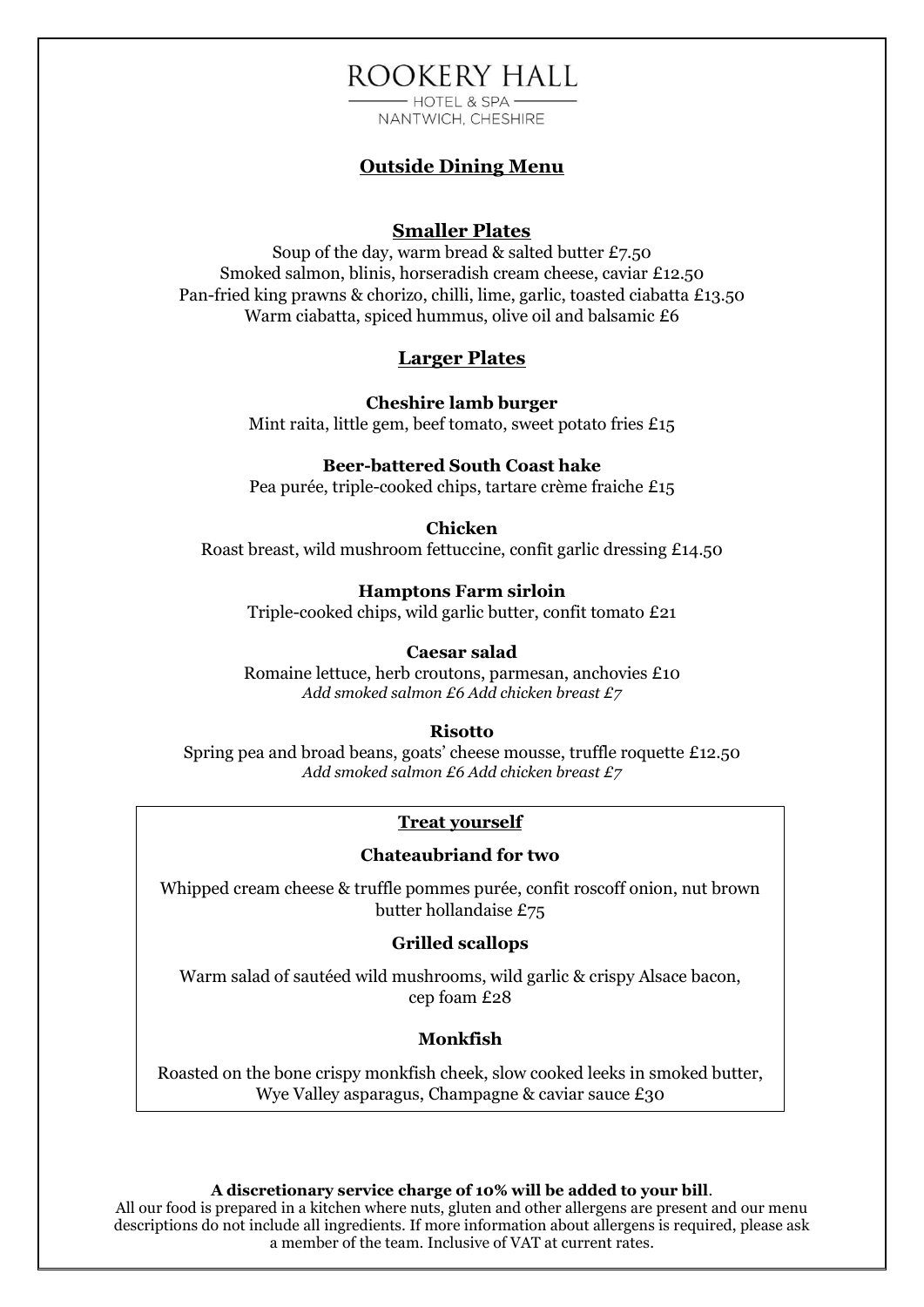# ROOKERY HALL

 $-$  HOTEL & SPA  $-$ NANTWICH, CHESHIRE

### **Sides**

Truffle and parmesan fries £4.50 Triple cooked chips £4 Cajun fries £3.50 Roquette, truffle & parmesan salad £4.50 Sautéed tenderstem broccoli, chilli and garlic butter £4.50

## **Sandwiches**

**CBB** Chicken, smoked bacon & brie, green herb mayonnaise £10

### **Oak smoked salmon**

Roquette, caper crème fraiche, lemon £11

### **Cheddar**

Snowdonia Black Bomber, caramelised red onion chutney £8.50

### **French baguette**

Roast ham, goats' cheese, apple, little gem lettuce £10

### **Hampton Farm steak ciabatta**

Pan-fried sirloin, red onion marmalade, black bomber cheddar, fries £12.50

**Free-range egg mayonnaise, watercress** £7.50

### **Fish finger butty**

Hake goujons, chip shop curry sauce, pickled onions, triple-cooked chips £11.50

**Sharing boards**

A*ll served with warm breads, olive oil and balsamic*

### **Cheerbrook Farm board** £30

Cheerbrook Farm pork pie, warm sausage roll, chicken liver parfait, mature cheddar, pickles, onion chutney, truffle butter

### **Fisherman's board** £30

Oak smoked salmon, Devonshire crab, spiced whitebait, tartare crème fraiche, pickles

### **Gardener's board** £26

Olives, hummus, confit peppers, grilled aubergine, sundried tomatoes, chargrilled artichoke

### **A discretionary service charge of 10% will be added to your bill**.

All our food is prepared in a kitchen where nuts, gluten and other allergens are present and our menu descriptions do not include all ingredients. If more information about allergens is required, please ask a member of the team. Inclusive of VAT at current rates.